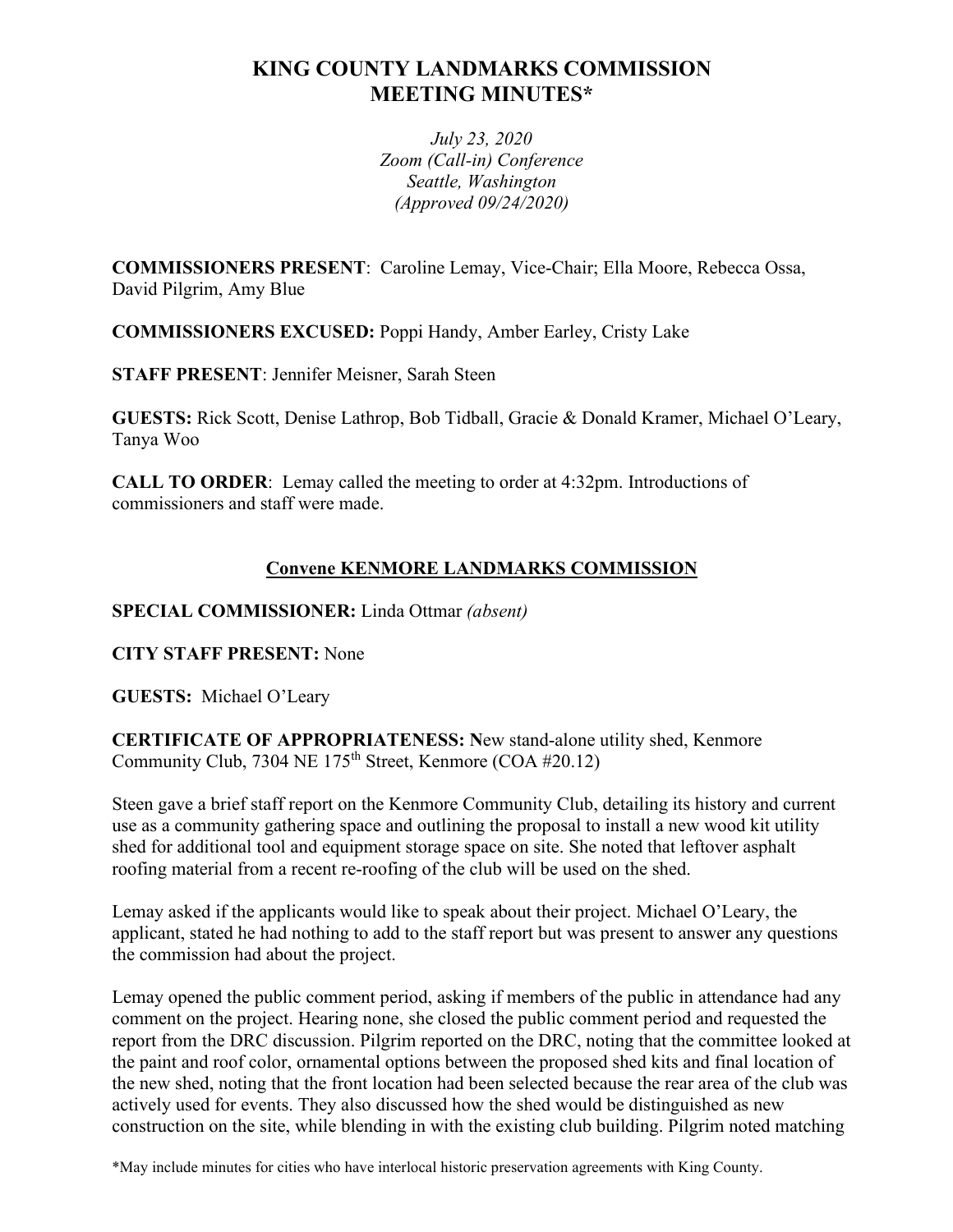King County Landmarks Commission Meeting Minutes July 23, 2020 Page **2** of **6**

color and roof, with differentiated siding. Ossa concurred with Pilgrim's synopsis. Lemay asked if the foundation had been discussed. Pilgrim said the shed would be sitting on the existing parking lot and would not be breaking ground. Ossa noted it was reversible, with no impact on the historic building. Blue asked if they had selected the more ornamental kit of the two options presented in the application. Ossa and Pilgrim stated they recommended the simpler design in order to not draw visual attention to the shed. Blue clarified that the paint color would match the historic building.

Lemay asked if the commissioners had any additional questions. Hearing none, called for a motion.

Blue/Ossa moved to approve the application as proposed and recommended by the DRC. The motion passed 5-0.

**PUBLIC COMMENT:** None

**ADJOURN**

## **Convene DES MOINES LANDMARKS COMMISSION**

**SPECIAL COMMISSIONER:** Morgan Hicks *(absent)*

**CITY STAFF PRESENT:** None

**GUESTS:** Rick Scott, Denise Lathrop

**CERTIFICATE OF APPROPRIATENESS:** Park amenities repairs and grounds improvements, Des Moines FieldHouse Park, 1000S 220<sup>th</sup> Street, Des Moines (COA #20.13)

Steen gave a brief staff report, detailing the location, history, and public use of the Des Moines FieldHouse Park. She noted that the proposed project focused on the grounds of the park rather than the fieldhouse itself, and included replacing a ballfield backstop, fencing, and utility shed, as well as installing an outfield drainage system and new drinking fountain. Steen also noted that the applicants had completed a cultural resource survey of the project areas which included ground disturbance, and no archaeological resources were found.

Lemay asked if the applicants would like to speak about their project. Rick Scott, recreation director for City of Des Moines, said that the staff report offered a good overview of the project at the park, and gave a brief background on planning and project development. He noted that water collection in the field areas was a particular ongoing problem on the site.

Lemay opened the public comment period asked if any member of the public in attendance wished to speak on the project. She then asked if there were any additional questions for staff or the applicant. Blue asked if the drinking fountain included a dog drinking fountain at its base. Scott replied that it did.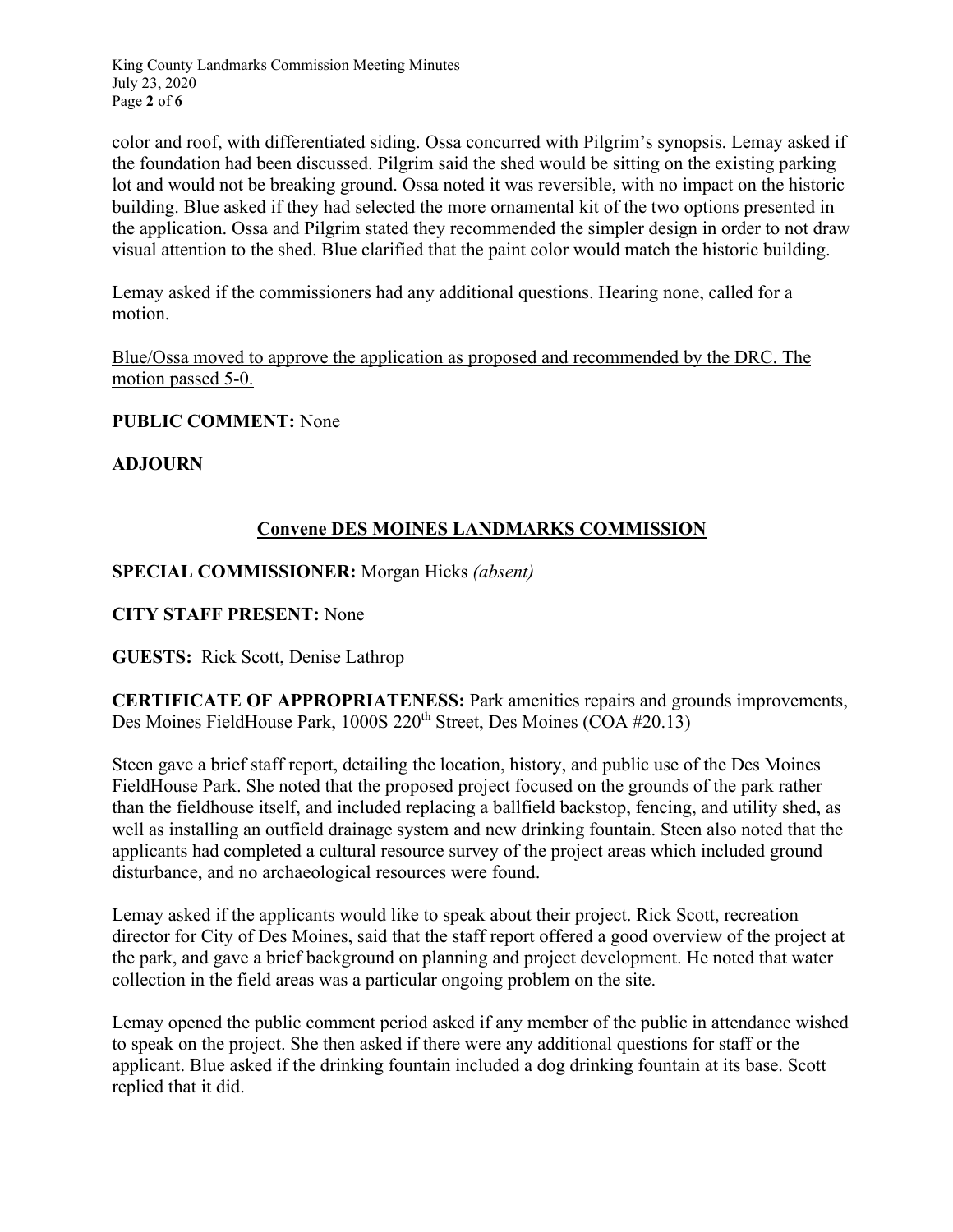King County Landmarks Commission Meeting Minutes July 23, 2020 Page **3** of **6**

Hearing no additional questions or public comments, Lemay closed the public hearing portion and requested the report from the DRC. Pilgrim reported on the DRC, noting that they did look at the drinking fountain and how the water line would be run. Since the archaeology survey had been completed there was no lingering concern regarding below-ground resources. Another topic addressed at the DRC was the color of the utility shed, recommending it should match the historic grandstand so it wouldn't stand out. Ossa concurred with Pilgrim's synopsis of the discussion. She lauded the applicant's proactive cultural resources survey to ensure nothing important was disturbed. Lemay asked if the whole park property was fenced. Scott said it was mostly fenced in, but not entirely. Moore commented that the Field House was an impressive historic building.

Lemay asked if the commissioners or members of the public had any additional questions, hearing none, she called for a motion.

Blue/Ossa moved to approve the application as proposed and recommended by the DRC. The motion passed 5-0.

**PUBLIC COMMENT:** None

### **ADJOURN**

# **Convene KING COUNTY LANDMARKS COMMISSION**

**APPROVAL OF MINUTES:** Lemay asked for any changes/corrections to the June 25<sup>th</sup> meeting minutes. Hearing none, she called for a motion.

Ossa/Pilgrim moved to approve the June 25th minutes of the King County Landmarks Commission. The motion passed 5-0.

**CERTIFICATE OF APPROPRIATENESS**: Exterior paint, Prescott-Harshman House. 33429 SE Redmond-Fall City Road, Fall City (COA #20.14)

Steen presented a brief staff report on the Prescott-Harshman house, detailing its location, the history and significance of its use and the adaptive reuse project currently underway. She detailed the present exterior paint layer, now deteriorated in places, and presented the paint colors the applicants were proposing.

Lemay noted that the applicant was not present, nor were any members of the public, so she requested the DRC report. Pilgrim stated the DRC thought the project proposal was straightforward. Ossa noted they had no issues with the color selections and would likely make the house look better. Lemay clarified where the colors proposed were going to be applied. Steen noted that the trim would be painted black to match the color of the existing columns, and the field color would be white. Sky blue would be painted on the front entry porch ceiling, which is a regional vernacular tradition. The porch flooring would remain gray.

Moore noted that the house has never been white. She asked if the color was an aspect of the landmark designation. Steen noted that there are no specific requirements in terms of paint color,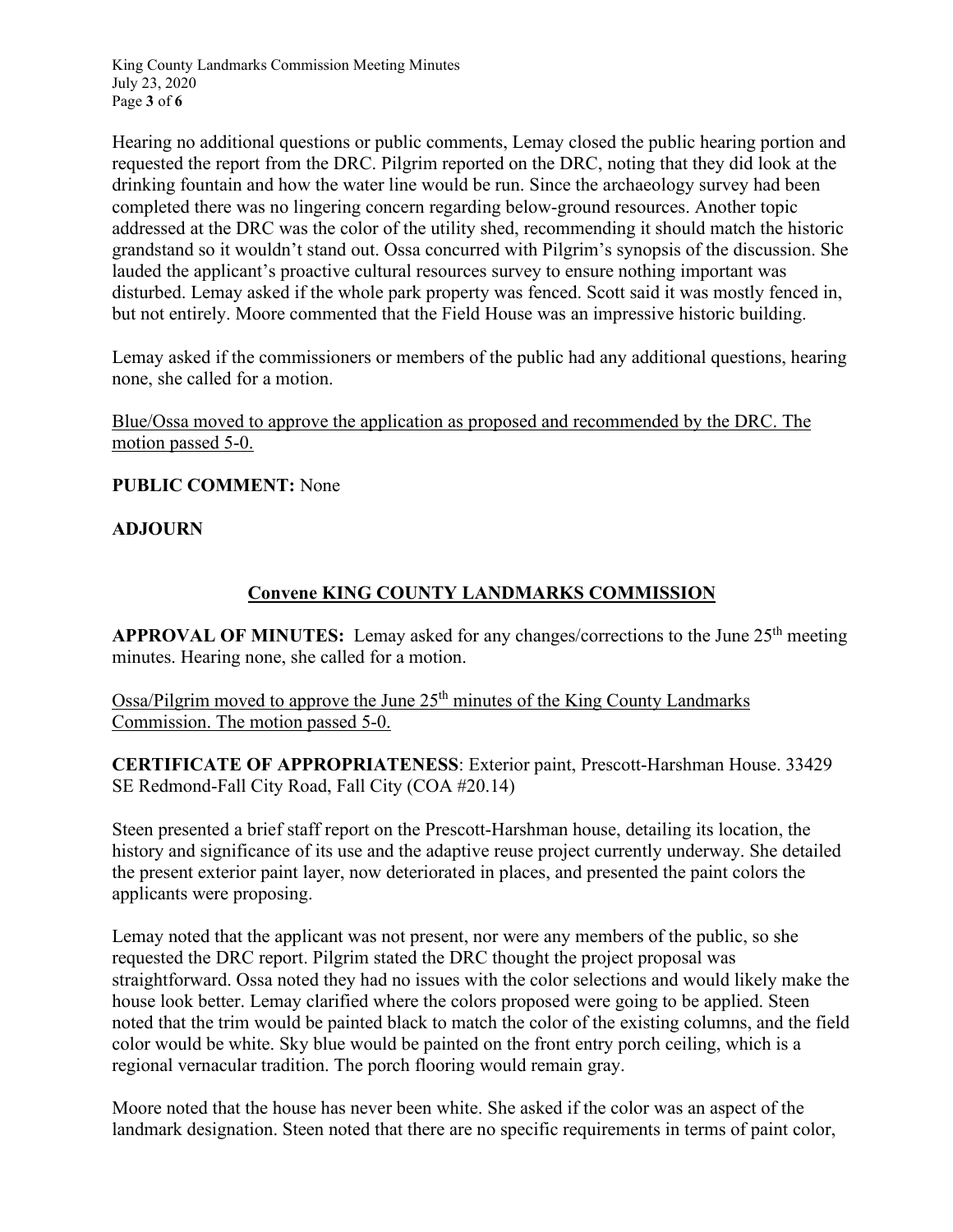King County Landmarks Commission Meeting Minutes July 23, 2020 Page **4** of **6**

nor are owners required to restore to a particular color used historically. The only requirement is that new paint colors are determined compatible with the character of the historic building. Lemay said that paint color does not generally alter the character of the building and can be painted over easily, though there can be an issue if bare wood is painted. Moore noted that historically the sash was black, but not the trim generally, and she had an issue with both the window sash and surrounding trim being black because it would be visually imposing and weighty.

Pilgrim asked if Moore had a specific recommendation. Moore said she would prefer the sash and door be differentiated in color from the trim to maintain visual depth. Lemay made a distinction between subjective preference for a particular color and the recommendation to differentiate planes of a building in terms of color to maintain dimension and depth. Discussion continued about color differentiation on various elements of the house.

Lemay asked if the commissioners had any additional questions. Hearing none, she asked for a motion on the proposal.

Blue/Ossa moved to approve the project as proposed and recommended by the DRC with the following conditions: that the window sash and doors be painted (or retained as) a lighter tone than the black trim to maintain visual depth. The motion passed 5-0.

**OTHER BUSINESS:** Fritt's Garage (Rogue Brewery Building), Issaquah. Steen presented background information on a current restoration/rehabilitation project in Issaquah and requested informal commissioner input on siding options. The owner is currently developing a landmark nomination and was interested to know the commissions thoughts before proceeding with residing an exterior alley-facing wall, now covered in failing stucco, with hardieplank. The commission offered their input on the appropriate approach to the project.

### **PUBLIC HEARING: Anthony Farm Landmark Nomination**

Steen gave gave a presentation on the history of the Anthony Farm within the context of historical agricultural development in the White River Valley. She detailed the settlement, construction and ownership history of the farmstead, and noted design details in the various farm buildings on site as well as later alterations, renovations and use changes. She concluded by relating the significance of the Anthony Farm directly to the designation criteria. Steen also introduced both the former owner, Bob Tidball, and the current owners, Donald and Gracie Kramer, who were in attendance to speak in support of landmark designation.

Lemay asked if the former owners wished to speak on the nomination being considered. Gracie Kramer noted the importance of the historic farmstead in the community, and said she hoped the designation was successful. Bob Tidball said he'd be happy to answer any questions the commission had about the property. Lemay asked if there were any members of the public in attendance, and noting there were none, she asked for commissioner discussion on the designation.

Moore asked for clarification on the acreage included in the designation boundaries. Tidball said it would include 8 acres total – the 6.5-acre parcel of farmland and the 1.5-acre parcel containing the farm structures. Moore noted that the 6.5 acres was already included in the Farmland Preservation Program (FPP), which protected the acreage from development by restricting its use to agriculture.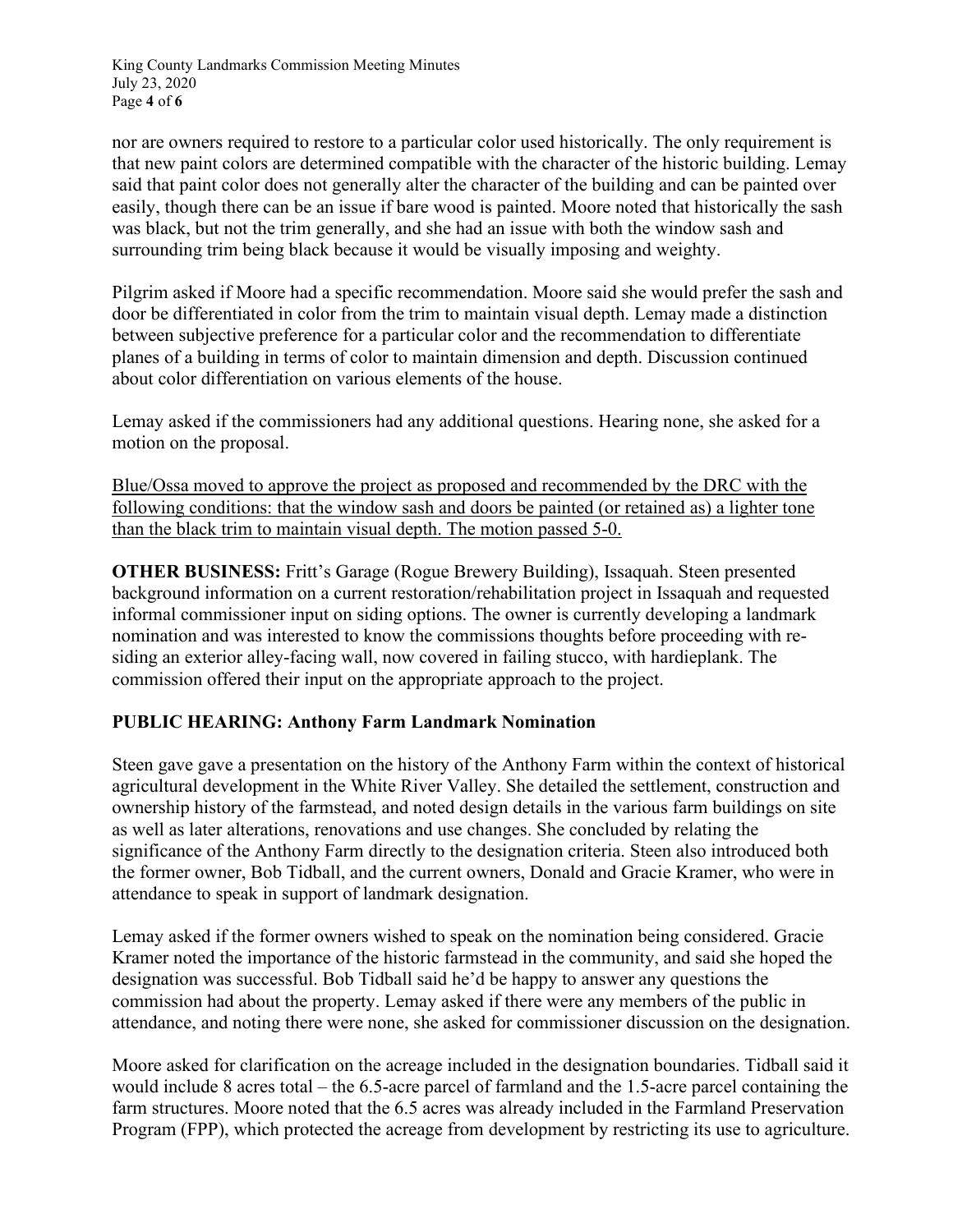King County Landmarks Commission Meeting Minutes July 23, 2020 Page **5** of **6**

Tidball said yes, but the 1.5-acre parcel was not included in that program. Moore asked what would happen if the 6.5-acre parcel was sold. Tidball said the land doesn't automatically leave the FPP if sold, but if future owners wanted to remove it from the FPP, they'd have to pay back taxes to do so. Moore asked if enrollment in the program was perpetual, Tidball said it was.

Pilgrim asked if FPP included any restrictions on the buildings. Tidball said no – buildings could be maintained, but no new ones constructed. Historic buildings had no protections under FPP and could be demolished. General agreement that the entire farmstead, including farmland, should be included in designation. Pilgrim then asked if there were any outbuildings which would not be included. Steen answered yes and noted the more modern additions to the farmstead would be considered non-contributing. There was some discussion on whether this was a district or an individual landmark with multiple interrelated buildings. There was also some discussion on the period of significance, and whether it should be extended to cover all structures up to the 40-year threshold. Tidball offered more specific history and construction information on some of the various farm buildings on site.

Ossa asked if any archaeology work had been performed on the farmstead. Staff noted that it may come up in the future, but the focus at this point was the designation of the farmstead rather than any planned future work on the site. Pilgrim asked how many additions had been put on the primary house. Tidball responded there had been a few to the rear of the house. Pilgrim also asked the Kramers what the long-term plans were for the property. Gracie discussed some of the options they had been considering for the farmstead. Steen noted that staff had recommended including some interior elements in the designation, specifically spatial arrangement and interior woodwork. Including them was part of the commission's discussion on significant elements.

Moore said that the designation should be limited to the exterior if extensive interior modifications were planned. Gracie said that their intentions were to maintain the historically significant elements on the interior and supported including them in the designation. Lemay also noted that whatever elements are recognized as significant will be included during future design reviews.

Blue asked about what landscape elements may be included in the designation. Steen said that the hardscape and landscape arrangement could be included but had some lingering questions on the historic plantings. Lemay said some trees can be protected under code. Moore asked if this was within city boundaries or county jurisdiction and was answered that the property is in unincorporated King County.

Lemay asked if there were any additional questions. Hearing none, she closed the public comment period and called for commissioner discussion. Blue revisited including landscape elements. Ossa noted that this property's significance is tied to the landscape. Moore agreed, stating that the concrete work and plantings were significant to the unique story of the farmstead. Steen noted that many of the plantings were purposefully designed, but she wasn't certain how much of the greenery could be protected by designation. Pilgrim returned to code as a protective factor for certain significant trees. Ossa said that replacement should mirror anything proposed for removal.